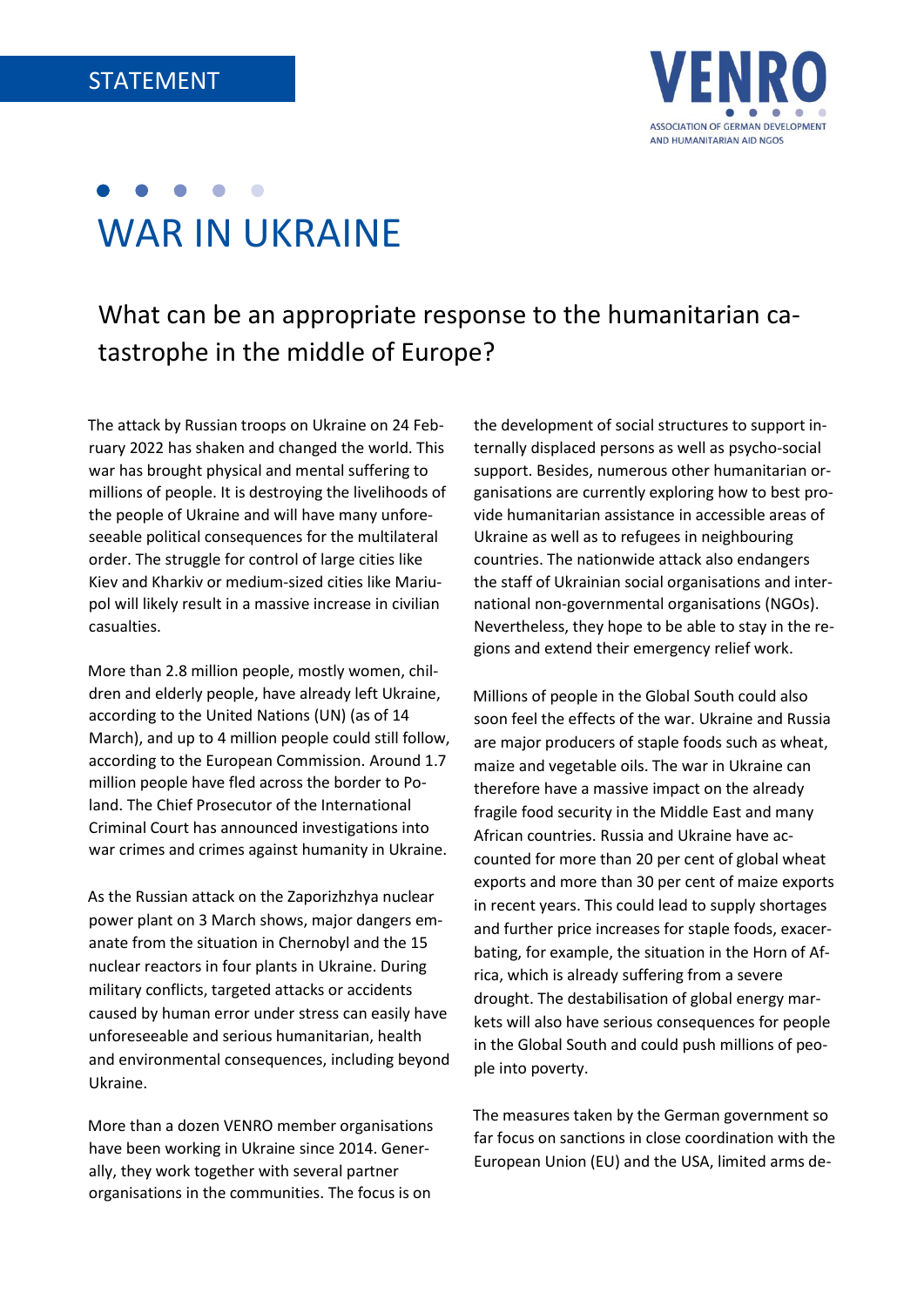

liveries to Ukraine and military deterrence to avert a further expansion of the conflict to NATO member states.

VENRO welcomes the agreement to activate the Temporary Protection Directive as an EU-wide legal basis for the admission of refugees from Ukraine. However, there remains a bitter taste with people being turned away at the Polish-Belarusian border and in Croatia without being given the opportunity to apply for asylum. This is in contradiction of international law. Moreover, there are credible reports of discriminatory practices against people of non-Ukrainian nationality and origin when approaching the borders and during border crossing. Such double standards are unacceptable. All persons seeking protection must be treated equally in accordance with the applicable legal frameworks such as the Geneva Convention.

### **In order to limit the humanitarian impact of the war in Ukraine, on neighbouring countries, and possibly other regions worldwide, VENRO calls for**

- 1. the Russian government and all other governments involved in the conflict,
	- to respect international humanitarian law. This includes the protection of civilians and civilian facilities (such as administrative buildings, water and electricity supply, hospitals, schools, and all residential areas) as well as the principle of proportionality of military action. Access for humanitarian workers and access of affected people to humanitarian assistance must be fully guaranteed. The humanitarian corridors agreed in different rounds of negotiations must be implemented with reliability and safety guaranties.
- 2. the federal government,
	- to include in the 2022 provisional budget a derogation for special funds for Ukraine and agree to the reallocation of funds from current development cooperation with Ukraine for humanitarian assistance, so that urgently needed aid can be provided immediately. Additional funding for Ukraine must not be at the expense of funding for other humanitarian crises or development cooperation.
	- in view of the increased complexity of further developments in Ukraine, to allocate humanitarian funds with increased flexibility with regard to the location, the type of activities and the timeframe.
	- not to implement the additional humanitarian funds through the UN alone. NGOs have established longstanding partner structures in many places and have easier and more direct access to the affected population. Ukrainian NGOs should continue to be supported for as long as possible so that urgent aid can be implemented in the communities.
	- to work with aid organisations to find practical solutions for introducing and disbursing cash in the communities to help the people forced into hardship in Ukraine.
	- to support the transparent documentation of reported and prospective violations of international humanitarian law and crimes against humanity in cooperation with other states and the UN in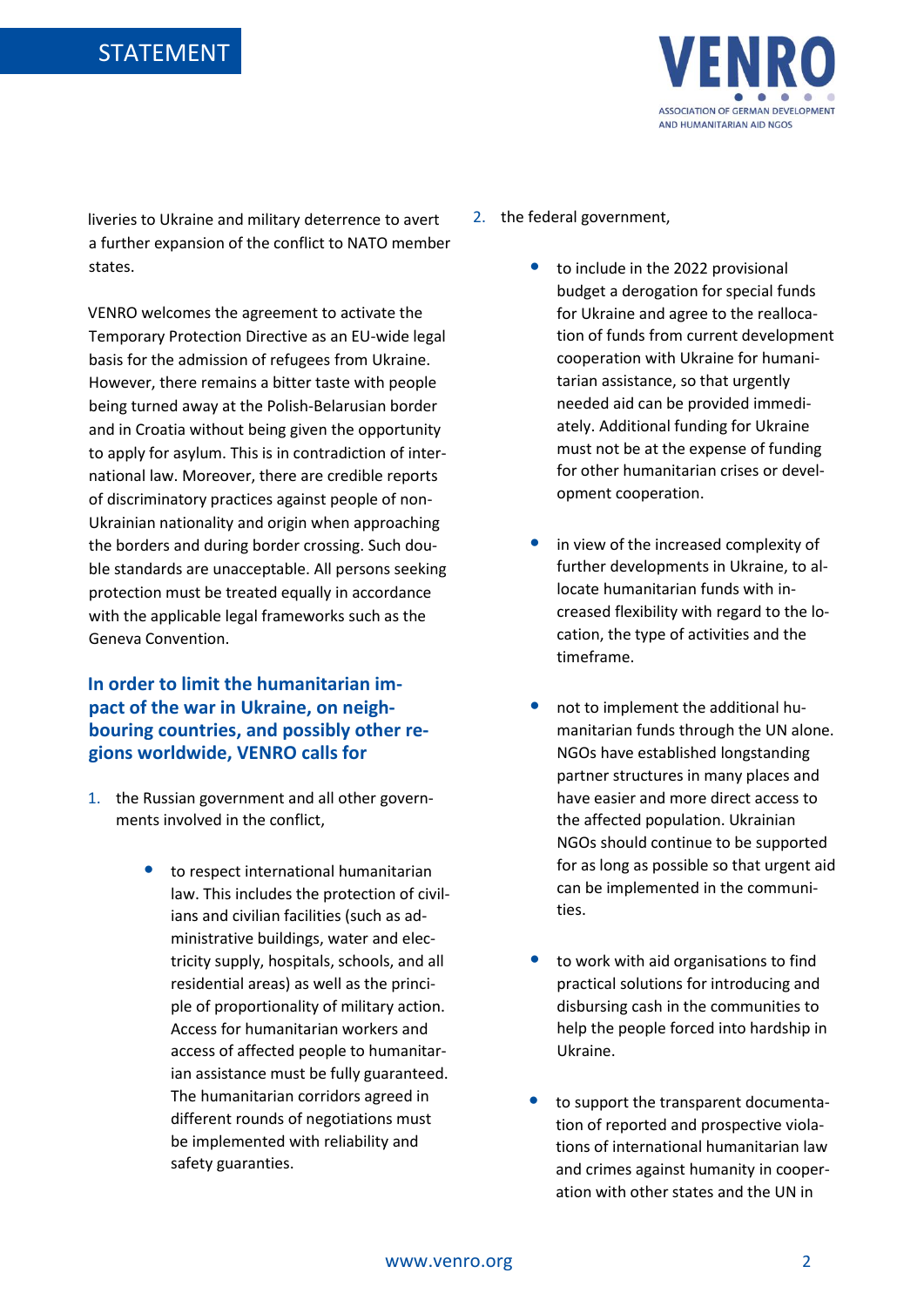

order to prepare for subsequent judicial accountability of war crimes. The Chief Prosecutor's Investigation Division should be supported with additional financial resources.

- 3. the European Union and the neighbouring states of Ukraine,
	- to keep the borders to Ukraine's neighbouring countries open for all refugees. There must be no differentiation upon entry according to origin or residence status in Ukraine. Treatment before and after crossing the border must be nondiscriminatory. Conscientious objectors from Russia or Ukraine must also be allowed to enter.
	- to directly support Ukraine's neighbouring countries in receiving and catering for refugees.
	- to keep the border crossings open for the import of goods.

#### **National and international humanitarian actors should**

focus in particular on the situation of women, children, the elderly and people with disabilities and ensure needsbased assistance by systematically collecting data on gender, age and disability. Women and girls are particularly affected by the war and are at risk of sexual exploitation. Orphans in institutions and children on the run also face particular risks. The elderly and people with disabilities are often not reached by humanitarian activities or are not included in the planning of evacuations. Special

measures to prevent gender-based violence and human trafficking must be put in place.

- plan psycho-social measures for traumatised refugees in safe places inside Ukraine or in neighbouring countries.
- ensure that Ukrainian civilian actors can actively participate in all planning and coordination processes. Ukrainian civilian actors should continue to take the lead role in the coordination meetings of the different humanitarian clusters.

Despite the massive humanitarian impact of the war, the political and humanitarian crises in other countries and humanitarian assistance required in these contexts must not be overlooked. Additional funds for Ukraine must not be at the expense of humanitarian assistance or development cooperation for other crisis regions such as Afghanistan, the Sahel or Yemen.

The successful agreement at the EU level on the Temporary Protection Directive for refugees from Ukraine should be used as an impulse for urgently needed progress in the common European asylum system and for harmonisation of national provisions.

In light of this war, we need a political and societal debate on all prevention instruments available to us to increase national and global human security. Improved defence capacity does not contribute to solving global conflicts nor to mitigating the effects of the climate crisis or the economic consequences of the Corona crisis. There must be no cuts in funding for development cooperation, humanitarian assistance and civil crisis prevention.